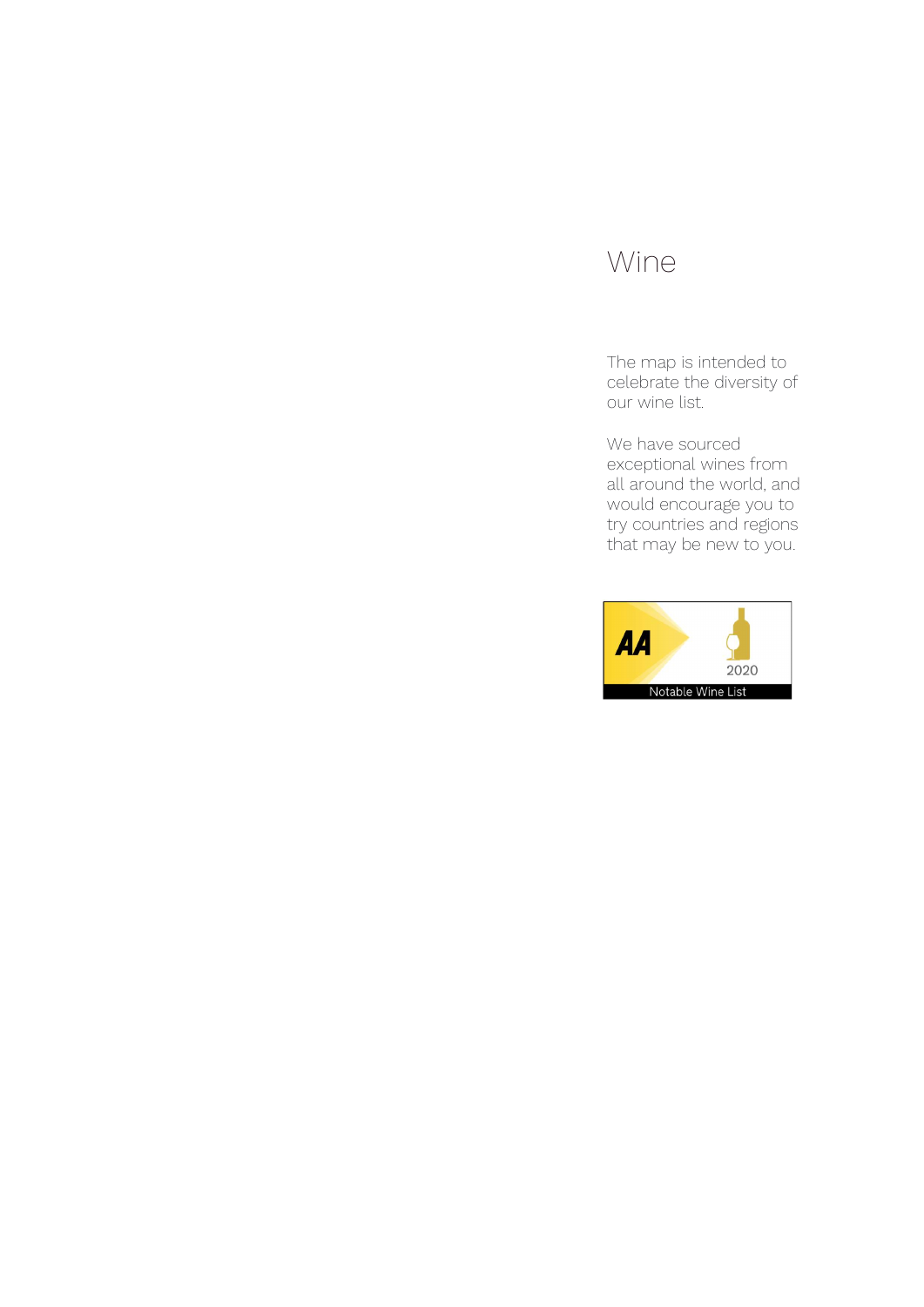#### Sparkling wines

15 - Fiano – Vermentino, Pet. Nat., 'Sea Foam', Unico Zelo, Riverland, South Australia, 2021 – 50 (ve) Pear sherbet – saline – pea shoot

2 - Triomphe, Pet Nat, Ancre Hill Estates, Monmouth, Wales, N.V - 80 Beetroot – Kalamata olives – blackberry

3 – Nyetimber Cuvée Cherie, West Sussex, England, M.V.  $-84$  (ve) Lemon – honey – tangerine

3 - Nyetimber, Rosé, West Sussex, England, M.V. – 90 (ve) Red cherry – star anise – strawberry

3 – Nyetimber, Blanc de Blancs, West Sussex, England, 2013 – 110 (ve) Lemon – minerality – toast 1 - Gosset, Extra Brut, Aÿ, Champagne, France, N.V. - 115 (ve) Brioche – apricot – redcurrant

1 - Gosset, Grande Réserve, Aÿ, Champagne, France, N.V. - 150 (ve) Summer fruits – gingerbread – pineapple

1 - Bruno Paillard, Vintage 'Assemblage', Reims, Champagne, France, 2012 – 183 (ve) Apple – oyster shell – honey

3 - Nyetimber, Tillington Single Vineyard, West Sussex, England, 2013 – 193 (ve) Raspberry – brioche – brûlée

 1 – Vilmart & Cie, 'Grande Cellier D'Or, 1er Cru à Rilly la Montagne, Champagne, France, 2016 - 200 Yellow apple – praline – cardamom

3 - Nyetimber, 1086, West Sussex, England, 2009 – 250 (ve) Hazelnut – granny smith – puff pastry

3 - Nyetimber, 1086 Rosè, West Sussex, England, 2010 – 315 Strawberry mivi – rose – redcurrant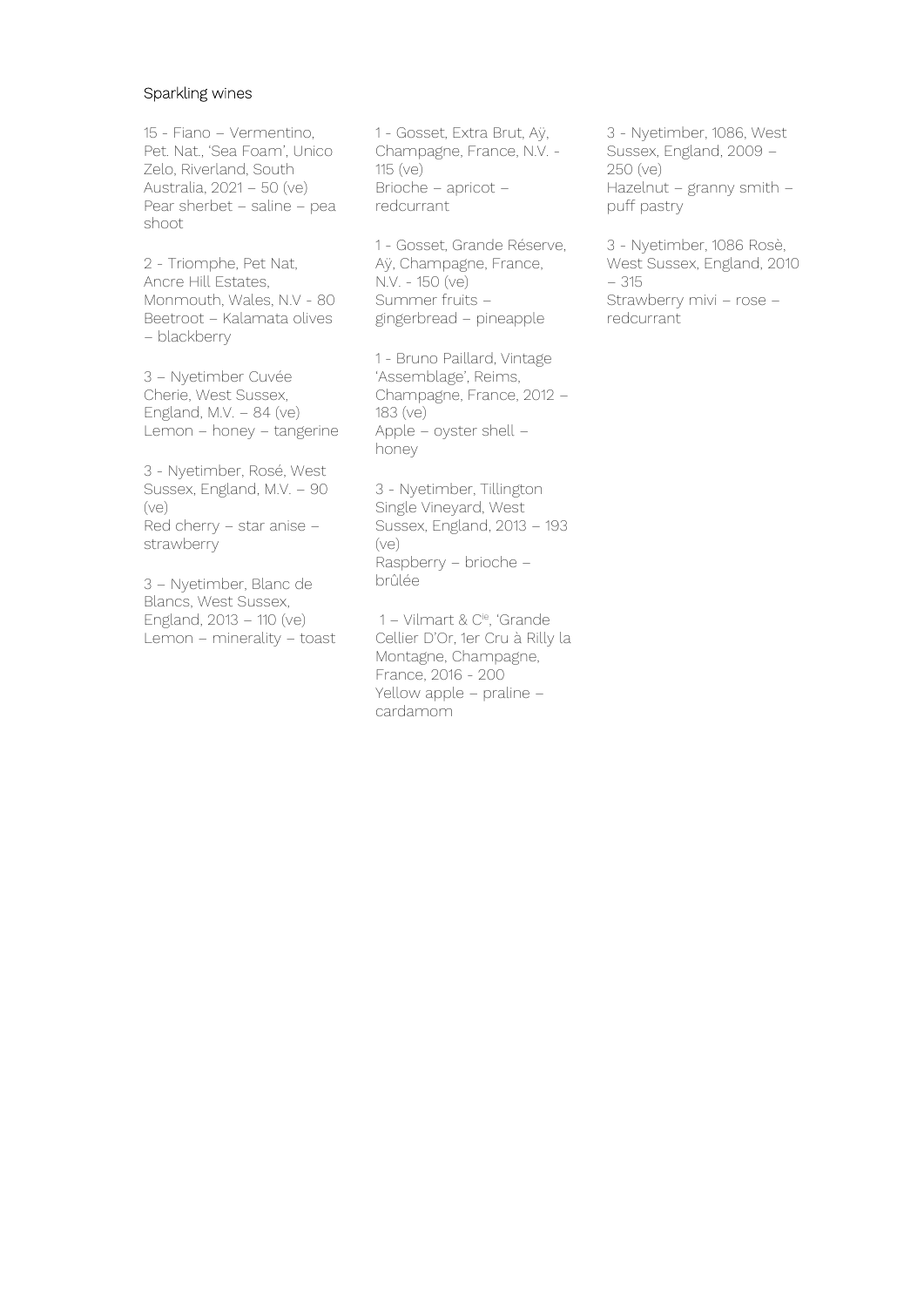#### White wines

16 – Riesling, Firestone, Central Coast, California,  $2020 - 50$ Jasmine – lime – cream soda

4 – Nerello Mascalese, 'Ciuri', Terrazze dell'Etna, Sicily, Italy, 2017– 52 Fruit Salads – rosemary – blossom

11 - Malvazija Istarska, 'Alba', Matošević, Istria, Croatia, 2019 – 53 (ve) Bitter almond – green apple – acacia

8 - Viura, Rioja Blanco, Conde Valdemar, Finca Alto, Cantabria, Spain, 2020 - 53 Medlar – clove – smoke

5 - Roter Veltliner, Ecker Eckhof, Wagram, Austria, 2020 – 56 (ve) Golden delicious – clove – saline

18 - Malagousia, Ktima Gerovassiliou, Epanomi, Macedonia, Greece, 2020 – 56 (ve) Fresh flowers – dried apricot – white peach

15 - Kerner, 'Kontrapunkt', Chaffey Bros Wine Co., Eden Valley, South Australia, 2019 – 56 (ve) Yellow peach – thyme – chalk

4 - Verdeca, 'Askos', Masseria li Veli, Puglia, Italy, 2021 – 58 (ve) Tropical fruits – spice – saline

13 - Albariño, Bodega Garzon, Maldonado, Uruguay, 2021 - 61 (ve) Grapefruit – jasmine – white peach

8 - Merseguera, 'Canada Paris', Baldovar 923, Valencia, Spain, 2018 – 66 Magnolia – orange blossom – jalapeño

8 – Albariño, 'Lias', Komokabra, Adega Entre os Ríos, Barbanza e Iria VdlT, Galicia, Spain, 2019– 66 Apricot – grass – saline

1 - Chenin Blanc, Ronceray Anjou Blanc, Chateau de Plaisance, Loire Valley, France, 2020 – 66 Bruised apple – vanilla – yellow peach

31 - Riesling, Quails' Gate, Okanagan Valley, Canada, 2019 - 68 Lime – green tea – wet stones

1 - Riesling, 'Les Graves', Domaine Rémy Gresser, Alsace, France, 2019 – 72 (ve) Lime – peach – jasmine

8 – Pansa Blanca, 'Tallarol', Alta Alella, Barcelona, Spain,  $2019 - 72$  (ve) Apple – roasted almonds – burnt caramel

10 - Chardonnay, 'Gimblett Gravels', Trinity Hill, Hawke's Bay, New Zealand, 2018 – 75 (ve) Cashew – pineapple – gun flint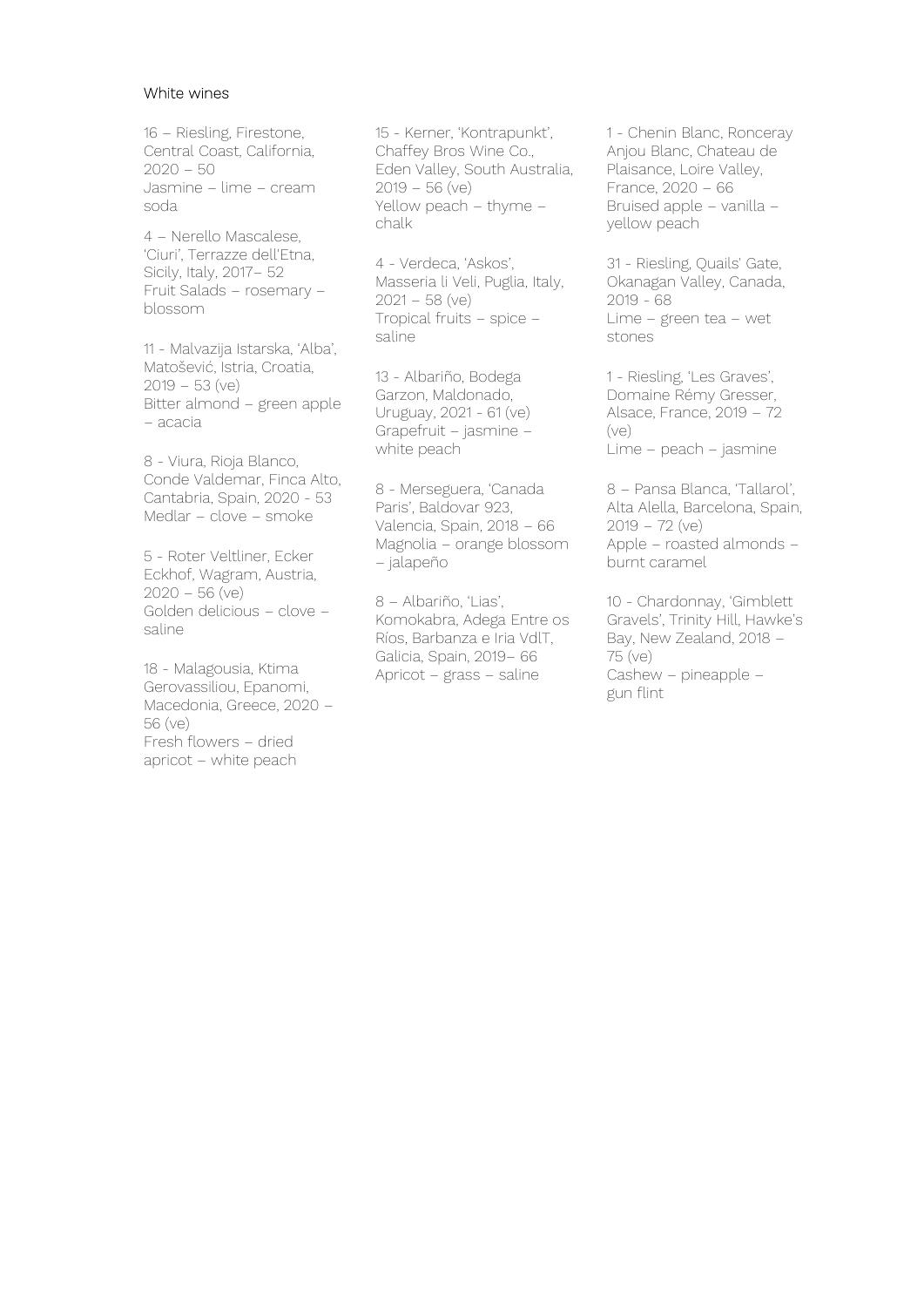28 – Koshu, Hishiyama Private Reserve, Grace Vineyards, Yamanashi, Japan, 2020 - 75 Honeysuckle – peach – minerality

1 - Chardonnay, 'Sur le Mont', Domaine Cheveau, Mâcon Solutré-Pouilly, Mâconnais, Burgundy, France, 2019 – 75 (ve) Yellow peach – apple – hazelnut

10 - Sauvignon Blanc - Sémillon, 'Gravestone', Man O'War, Waiheke Island, New Zealand, 2018 - 76 Chalk dust – fennel – lime

1 - Pinot Noir – Riesling – Viognier, 'En Noir et Blanc', Domaine Clovallon, Languedoc, France, 2021 – 78 Cream soda – peach yoghurt – strawberry

12 - 'The Empire Strikes Back', Blank Bottle, Stellenbosch, South Africa, 2020 – 82 (ve) Rhubarb and Custards – apricot – tangerine

10 - Sauvignon Blanc, Black Series, Little Beauty, Marlborough, New Zealand, 2018 - 83 Coriander seed – toast – pink grapefruit

1 - Viognier - Marsanne, Domaine de Bréseyme, Brézème, Côtes du Rhône, Rhône Valley, France, 2019 – 86 (ve) Apricot – toast – yoghurt

1 - Sauvignon Blanc, 'Les Gâts', Domaine De La Petite Soeur, Anjou, Loire, France, 2020 – 88 (ve) Fennel – orange zest – white flowers

16 - Arneis, Seghesio Vineyards, Russian River Valley, California, 2018 – 88 (ve) Wet slate – jasmine – apricot

16 - Viognier – Marsanne – Sauvignon Blanc – Verdelho – Chardonnay, 'Pleiades', Sean Thackrey, Marin County, California, 2019 – 90 Candied pineapple – stone fruits – cinnamon

15 – Sauvignon Blanc, Semillon, Gewurztraminer, 'Yellow', Jumpin Juice, Patrick Sullivan, Victoria, Australia, 2021 – 90 Jalapeno – pineapple jasmine

17 - Voskeat - Garandmak, 'Voskì', Zorah Winery, Vayots Dzor, Armenia, 2019– 90 (ve) Apple – mineral – sweet spice

4 - Zibibbo, 'Pietra Nera', Marco De Bartoli, Marsala, Sicily, Italy, 2020 – 92 Lemon sherbet – saline – candied ginger

4 - Pinot Bianco, Jermann, Friuli Venezia Giulia, Italy,  $2020 - 96$  (ve) Mineral – peach – pear

16 - Chardonnay, 'Wild Boy', Au Bon Climat, Santa Barbara County, California, 2017 - 102 Buttered toast – citrus fruits – gun smoke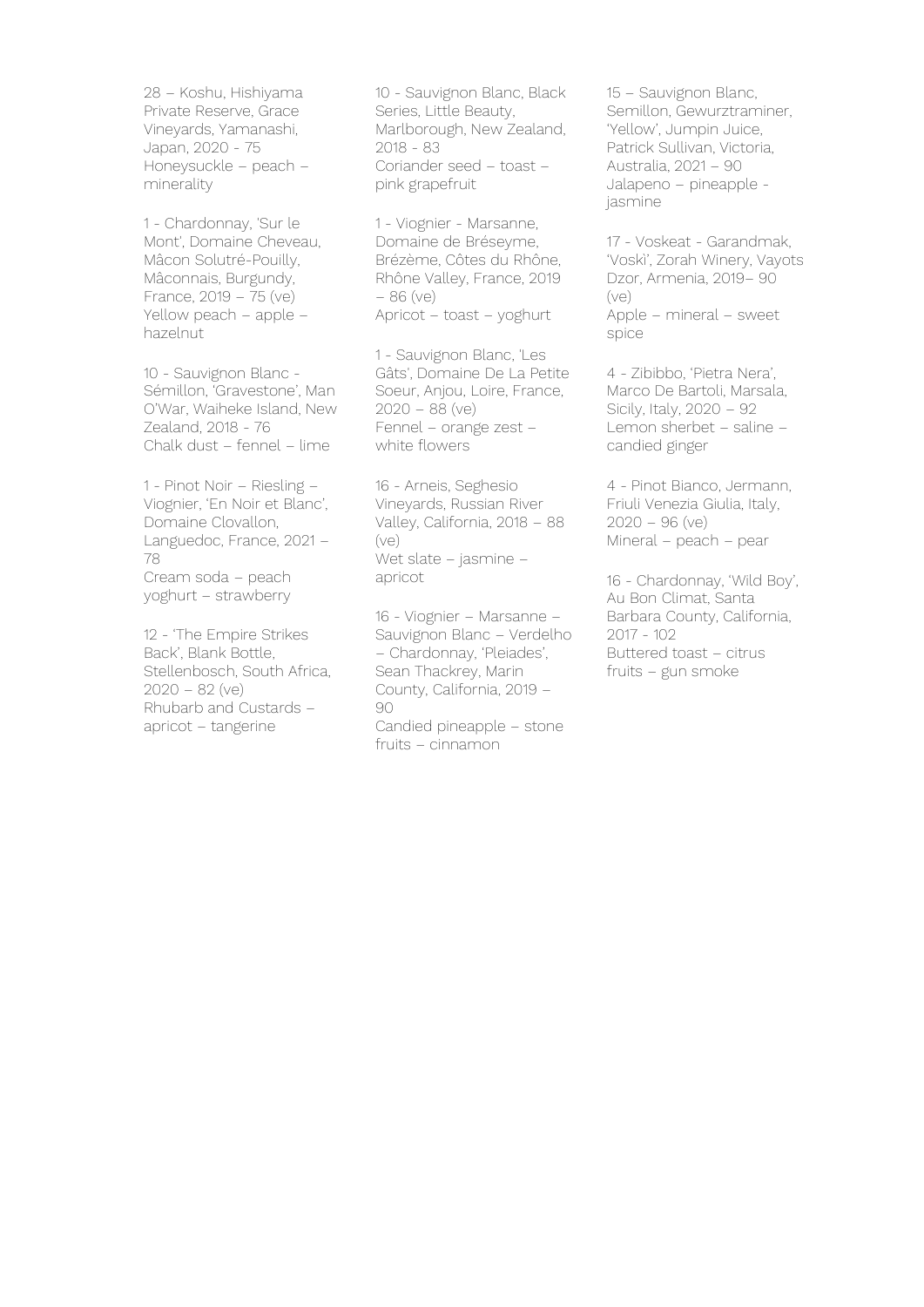1 - 'Coudoulet de Beaucastel', Château de Beaucastel, Côtes-du-Rhône, France, 2019 – 104 (ve) Dried apricot – ginger – citrus peel

2 – Anjou Blanc, 'La Grande Piece', Château de Plaisance, Loire Valley, France, 2019 – 110 Apricot – honeydew melon – citrus

1 - Arbois Savagnin, Domaine de la Pinte, Jura, France, 2011 - 115 (ve) Lillies – beeswax – oxidative

15 - Chardonnay, Dawson James, Tasmania, Australia, 2017– 115 Lemon pith – toast – flint

1 - Chardonnay, 'Les Grands Charrons', Bachey-Legros et Fils, Meursault, Burgundy, France, 2018 - 132 (ve) Lemon – cloves – wet gravel

1 - Riesling, Grand Cru Moenchberg, Domaine Rémy Gresser, Alsace, France, 2017– 137 (ve) Lime – fennel - beeswax

5 – Riesling, 'Rosen', Clemens Strobl, Wagram, Austria, 2019 – 142 (ve) Honeysuckle – yellow peach – minerality

5 – Grüner Veltliner, 'Pfaffenberg', Clemens Strobl, Wagram, Austria,  $2015 - 148$  (ve) Nectarine – honey – lemon yoghurt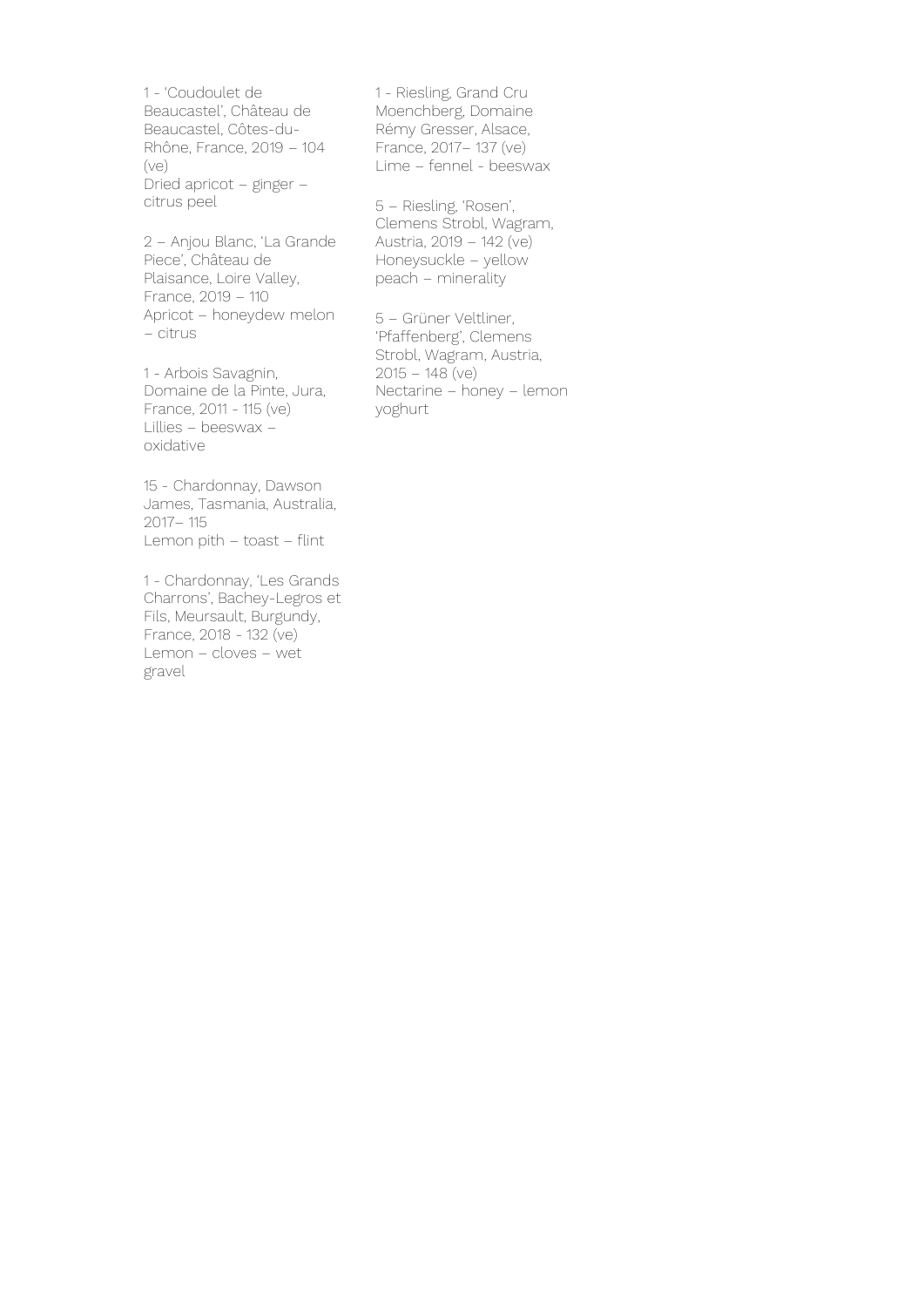# Rosé wines

4 - Susumaniello, 'Askos', Masseria Li Veli, Puglia, Italy,  $2018 - 66$  (ve) Cranberry – blueberry – toast

18 - Mavrotragano - Avgoustiatis, 'Mavrosé', T-Oinos, Tinos, Greece, 2018 – 66 Cherry – fresh flowers – mineral

1 - Grenache - Cinsault - Tibouren - Syrah, Prestige Rosé, Château Minuty, Provence, France, 2020 - 76 Rhubarb and custard – lemon – strawberries

4 - Montepulciano, 'La Lèna', Colle Florido, Abruzzo, Italy, 2020 - 88 Strawberry jam – dried herbs – cranberry

#### Orange and Skin Contact wines

33 - Rkatsiteli, 'Qvevris', Tbilvino, Kakheti, Georgia, 2020 – 48 (ve) Marmalade - saffron – walnut

8 - Xarel-lo, 'Blanc', Vins Petxina, Tarragona, Catalunya, Spain, 2019 – 50 (ve) Grape – lemon pith – beeswax

15 - Bianco d'Alessano - Muscat d'Alessandria - Muscato Giallo - Fiano, Unico Zelo, South Australia,  $2020 - 72$  (ve) Jasmine – ginger – orange zest

12 - Chenin Blanc, 'Smiley Spesiale ', Silwervis, Swartland, South Africa, 2017 – 72 (ve) Dried flowers – ginger – tangerine

24 - Muscat, Collection, Lapostolle, Valle de Itata, Chile, 2016 - 78 (ve) Pineapple – tangerine – salinity

28 – Koshu, Gris de Gris, Château Mercian, Yamanashi, Japan, 2020 – 78 (ve) Darjeeling – apricot – candied pear

2 – Albariño, Ancre Hill, Monmouthshire, Wales, 2020 - 80 (ve) Nectarine – bruised apple chamomile

1 – Gewürztraminer, 'Lune Rousse', Domaine Camille Braun, Alsace, France, 2019 – 115 (ve) Lychee – rose water – white pepper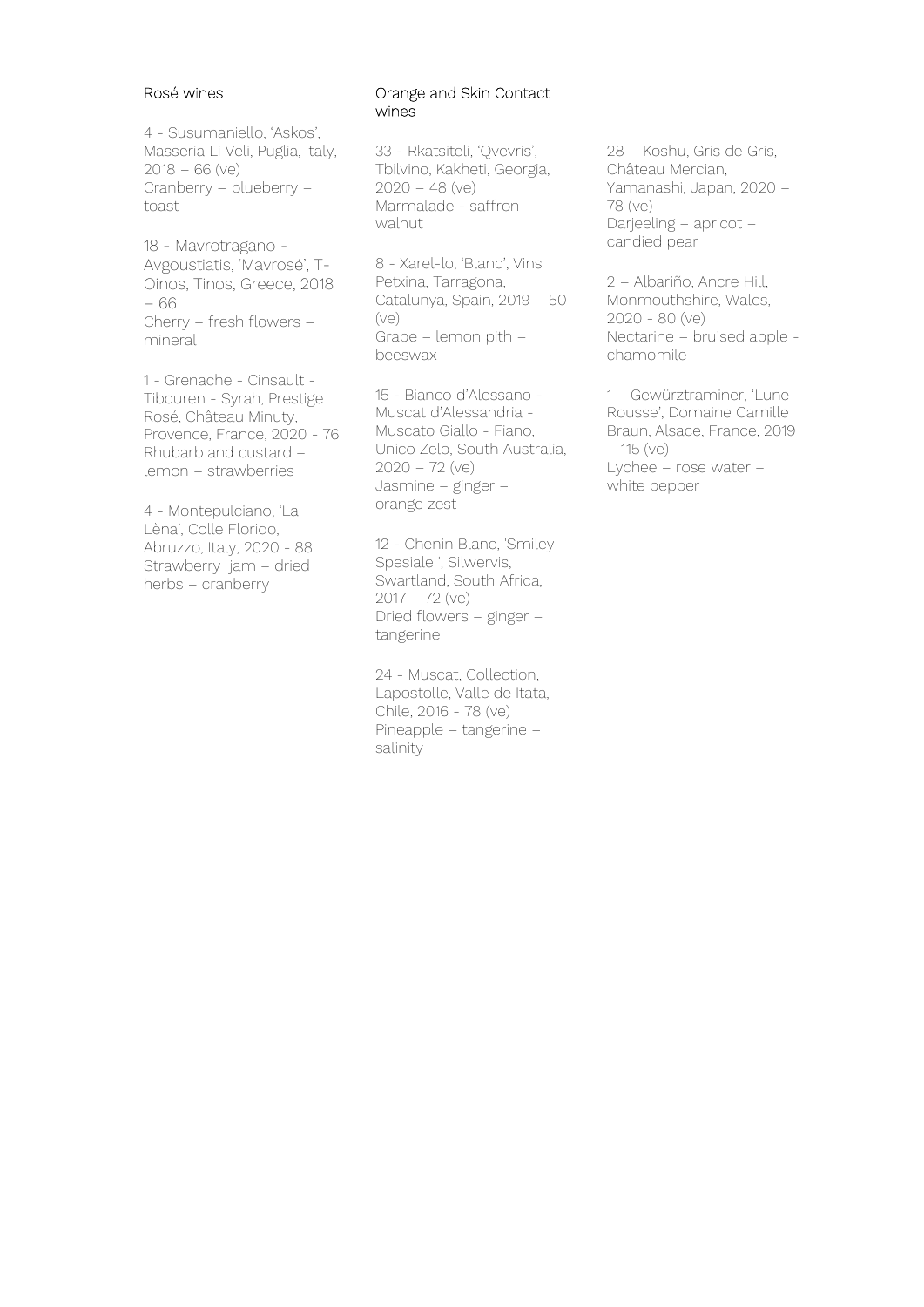#### Red wines

27 - Réserve du Couvent, Château Ksara, Bekaa Valley, Lebanon, 2018 - 45 (ve) Baking spice – black plum – forest floor

33 - Saperavi, Tbilvino, Kakheti, Georgia, 2020 - 50 (ve) Damson - hot stones – coffee

23 - Kalecik Karası, 'Nativus', Sevilen Wineries, Aydın, Turkey, 2018 – 50 (ve) Black cherry - blackcurrant leaf – farmyard

5 – Zweigelt – St Laurent, 'Beck Ink', Judith Beck, Burgenland, Austria, 2020 – 52 (ve) Bramble – all spice – black pepper

7 - Touriga Nacional - Tinta Roriz – Castelão, 'Fossil Tinto', Vale de Capucha, Lisboa, Portugal, 2015 – 55 (ve) Cherry – smoke – violets

15 – 'Little Red', Tropo, Peramangk Country, Australia, 2021 – 57 (ve) Red currant – blueberry thyme

14 - Cabernet Sauvignon, 'III', Pulenta Estate, Mendoza, Argentina, 2018 – 63 (ve) Blackcurrant wood – violet – black cherry

15 – Shiraz – Fiano, 'Mingsha Shan', Dune, McLaren Vale, South Australia, 2019 – 66 Liquorice – cassis - iris

4 - Morellino di Scansano, Val Delle Rose, Scansano, Tuscany, Italy,  $2019 - 67$  (ve) Red cherry – dried herbs – violets

12 - Mourvedre, 'The Spaniard', Blank Bottle, Swartland, South Africa,  $2020 - 68$ Cassis – violet – sweet spice

15 - Grenache - Mataro, 'Superfly', Rock of Wisdom, Barossa Valley, South Australia, 2020 – 68 (ve) Blackcurrant – vanilla – green peppercorns

20 - Touriga Nacional - Alfrocheiro - Tinta Roriz - 'Quinta Do Seival', Miolo, Rio Grande do Sul, Brazil, 2015 – 68 (ve) Fig – strawberries – chocolate

4 - Susumaniello, 'Askos', Masseria Li Veli, Puglia, Italy, 2020 - 70 (ve) Dried cherry – chocolate – pencil shavings

1 - Gamay – Syrah, 'Pur Ju', Domaine Pierres Seches, Rhône Valley, France, 2018 – 71 Blackcurrant – raspberry – black pepper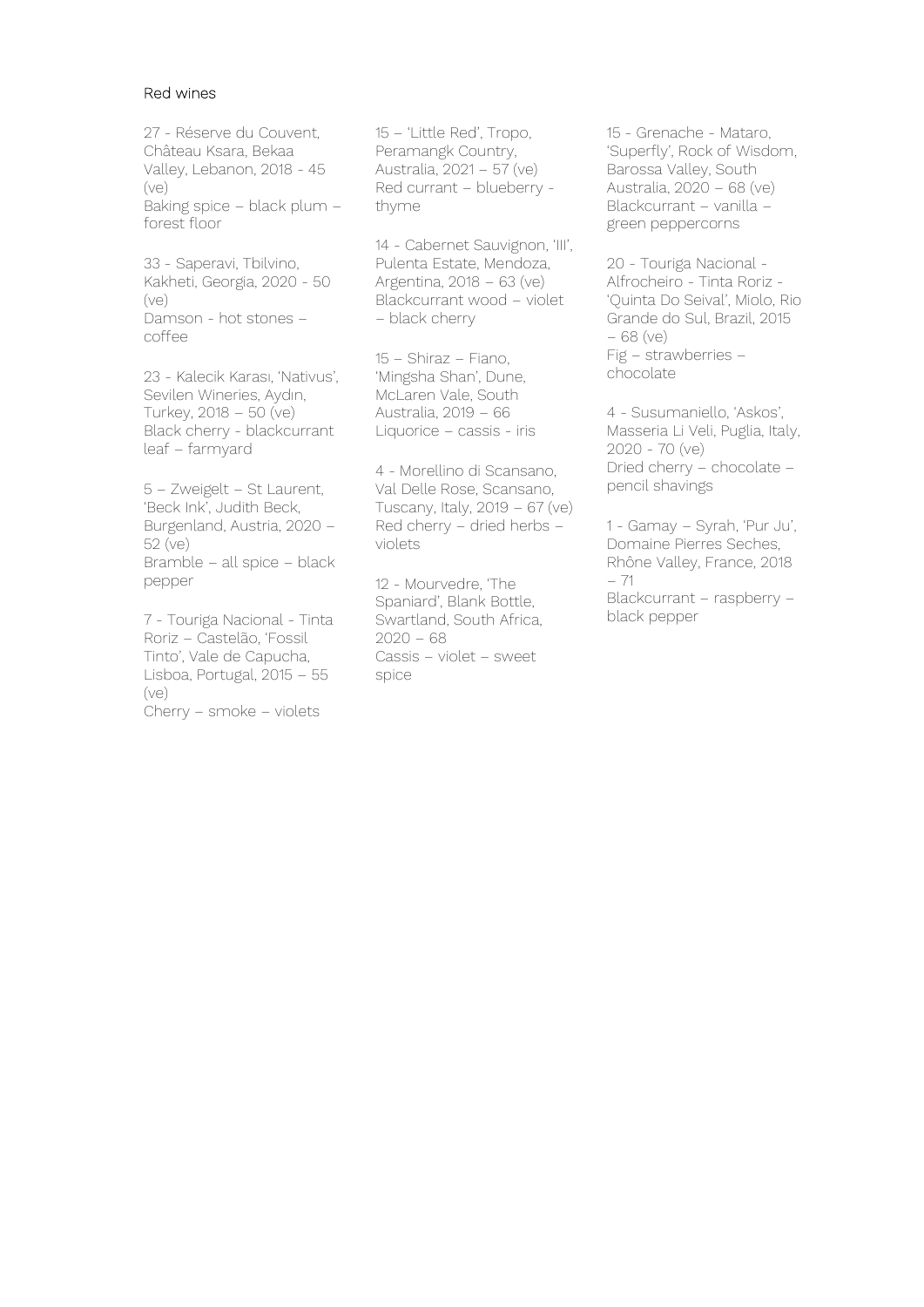15 - Nebbiolo - Barbera, 'Truffle Hound', Unico Zelo, Clare Valley, South Australia, 2020 – 71 (ve) Sour cherries – eucalyptus – liquorice

8 - Garnatxa, 'Indigena', Parés Baltà, Penedès, Spain, 2019 – 72 (ve) Strawberry – clove – smoke

16 - Cabernet Franc, Field Recordings, Paso Robles, California, 2020 – 73 (ve) Blackcurrant leaf – blueberry – black pepper

5 - St. Laurent, Weingut Heinrich, Burgenland, Austria, 2014 – 75 (ve) Blackcurrant – beetroot – chocolate

1 - Jurançon Noir, 'You Fuck My Wine?', Mas del Perie, Cahors, France, 2018 – 77 (ve) Cherry – menthol – white pepper

1 – Pinot Noir, 'La Geiss', Domaine Muller-Koeberle, Alsace, France, 2020 – 79 Blackcurrant leaf – stewed plums - thyme

4 - Nebbiolo, 'Rosso di Valtellina', Arpepe, Valtellina, Lombardia, Italy, 2020 – 82 Hibiscus – rosemary strawberry

15 - Cabernet Franc, 'Seaside', Geyer Wine Co., Barossa Valley, South Australia, 2019 – 85 (ve) Cherry jam – red chilies – bay leaf

17 - Areni Noir, 'Karasi', Zorah Winery, Vayots Dzor, Armenia, 2019 - 88 (ve) Forest fruits – mountain herbs – earth

15 – Pinot Meunier, Lethbridge Wines, Geelong, Australia, 2014 – 88 Wild strawberry blackcurrant – forest floor

1 - Beaujolais, Morgon, Marcel Lapierre, Burgundy, France, 2017 - 90 (ve) Sour cherries – liquorice – bubble gum

1 - Chorey-lès-Beaune, 'Les Beaumonts', Jean-Claude Boisset, Burgundy, France, 2018 - 100 (ve) Dried rose petals strawberry – smoke

21 - Cabernet Sauvignon - Marselan - Petit Verdot - Sangiovese, 'Akluj Red', J'noon, Mahārāshtra, India, 2016 - 110 Cassis – spearmint – graphite

1 - Gamay, 'Côte du Py', Laura Lardy, Morgon, Beaujolais, Burgundy, France, 2019 – 1110 (ve) Blackcurrant – pear drops – dried cherries

4 – Cabernet Franc – Merlot, 'D2 Rosso', Sete, Lazio, Italy, 2020 – 115 Bramble – peach - menthol

16 - Spur Ranch Grenache, 'La Marea', Le P'tit Paysan, San Benito, California, 2015 – 115 (ve) Campari – raspberry – smoked herbs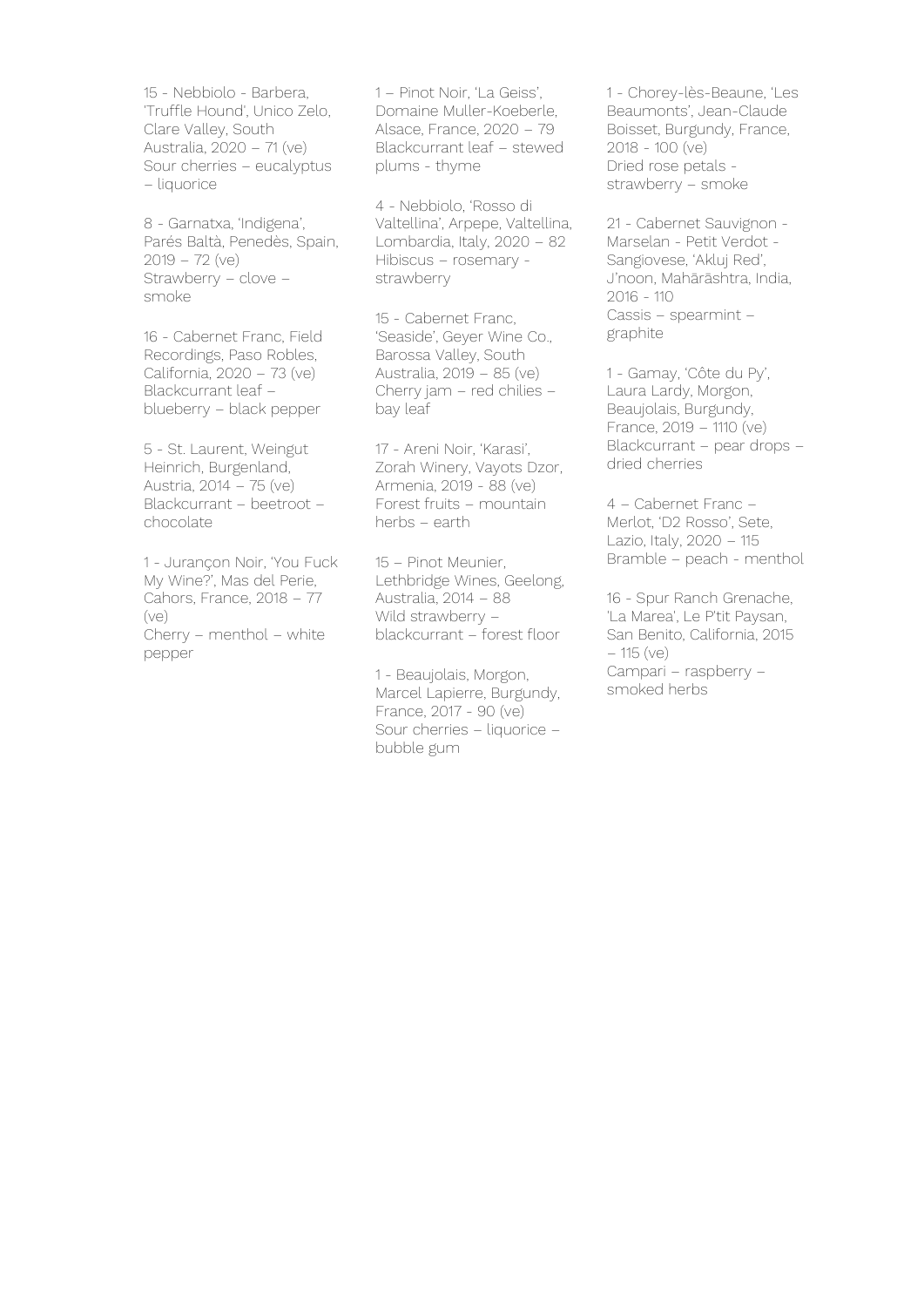22 - Cornalin, Domaine des Muses, Valais, Switzerland, 2013 – 121 (ve) Plum – star anise – cinnamon

8 - Tempranillo – Garnacha – Graciano – Mazuelo, Viña Tondonia Reserva, Lopez de Heredia, Rioja, Spain 2008 – 125 Black cherry – mocha – leather

1 - Syrah, Hermitage, Domaine du Colombier, Rhône Valley, France, 2005 – 132 (ve) Blackberry – leather – liquorice

15 - Pinot Noir, Dawson James, Tasmania, Australia, 2017 – 132 Scotch bonnet – raspberry – tomato leaf

1 - Syrah – Viognier, Maison & Domaines Les Alexandrins, Côte Rôtie, Northern Rhône, France, 2019 – 165 Blackberry – violet – liquorice

12 - Cabernet Sauvignon - Pinotage - Merlot, 'Steytler', Kaapzicht, Stellenbosch, South Africa, 2017 – 165 (ve) Cassis – mocha – woody herbs

12 - Barbera, 'Gift Horse', The Drift, Overberg, South Africa, 2015 – 165 (ve) Mulberry – rosemary – fynbos

4 - Nebbiolo, 'Parafada', Massolino, Barolo, Piemonte, Italy, 2014 – 176 (ve) Raspberry – liquorice – crushed mint

16 - Cabernet Franc – Merlot, Ashes and Diamonds, Napa Valley, California, 2014 – 176 (ve) Cassis – dried herbs – fresh tobacco leaf

10 - Pinot Noir, 'Bannockburn', Felton Road, Central Otago, New Zealand, 2020 – 200 Potpourri – bramble – anise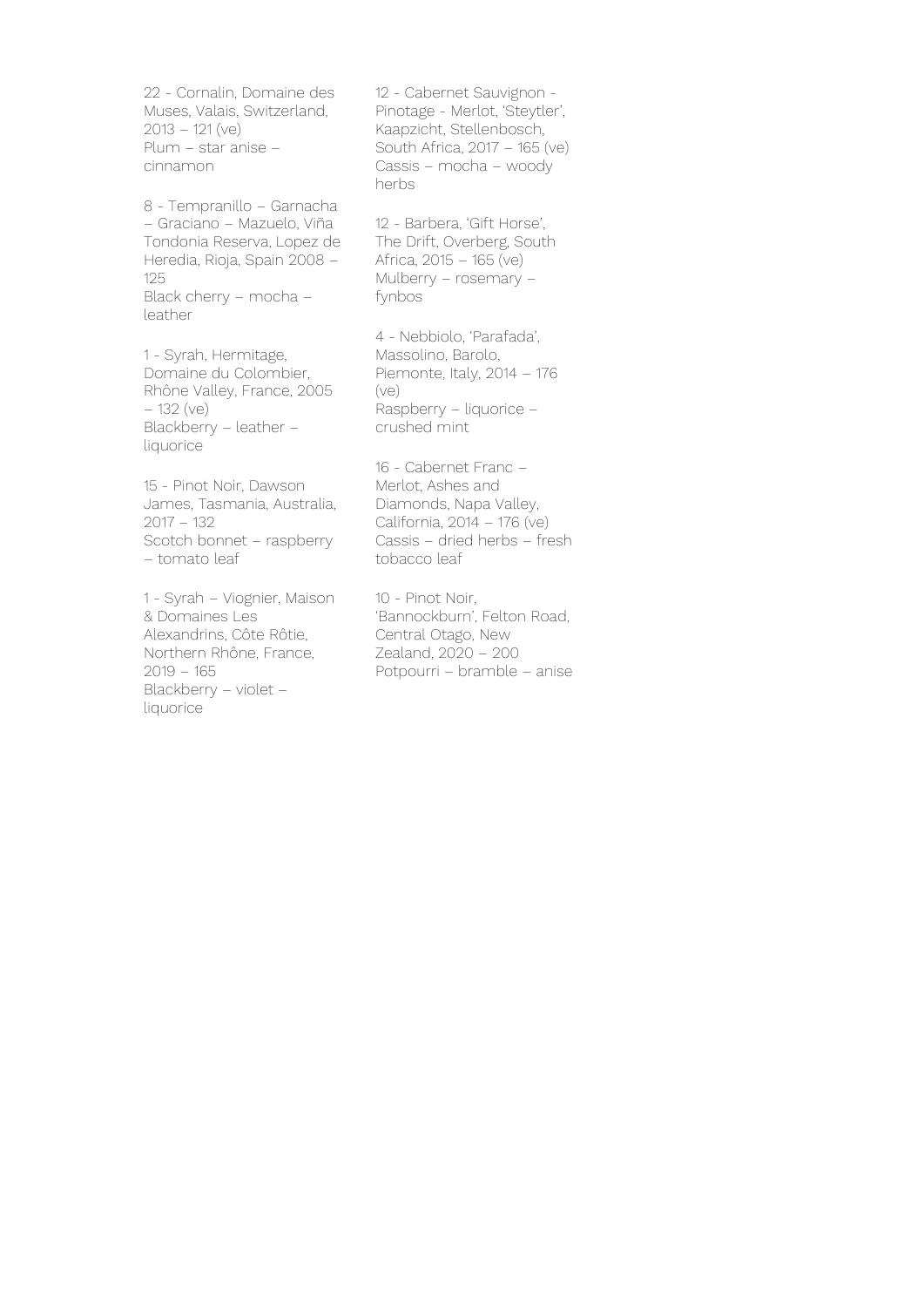#### Sweet white wines

1 - Chenin Blanc, Domaine des Forges, Coteaux du Layon, 1er Cru Chaume, Loire Valley, France 2015 – 42 (ve) Grapefruit – pineapple – fig

7 - Moscatel de Setúbal, SIVIPA, Setúbal Peninsula, Portugal, 2016 - 53 Iced tea – orange peel – almonds

1 - Jurançon Doux, Domaine Laguilhon, South West France, 2017 – 55 (ve) Pineapple – honey – lemon

12 - Hanepoot, Jerepigo, Kaapzicht Estate, Stellenbosch, South Africa,  $2016 - 60$  (ve) Honeysuckle – fresh grape – sultana

1 - Pineau des Charentes, Château d'Orignac, Cognac, France,  $N.V - 77$  (ve) Apricot – raisins – cognac

### Sweet red wines

12 - Sweet Shiraz, Jam Jar, Paarl, South Africa, 2016 - 36 Blueberry – blackberry – dark chocolate

13 - Tannat, 'Alcyone', Viñedo de Los Vientos, Canelones, Uruguay, N.V. (500ml) - 80 Vanilla – mint – chocolate

1 - Maury Grenat, Mas Mudigliza, Roussillon, France, 2016 - 90 Black cherry – mocha – prune